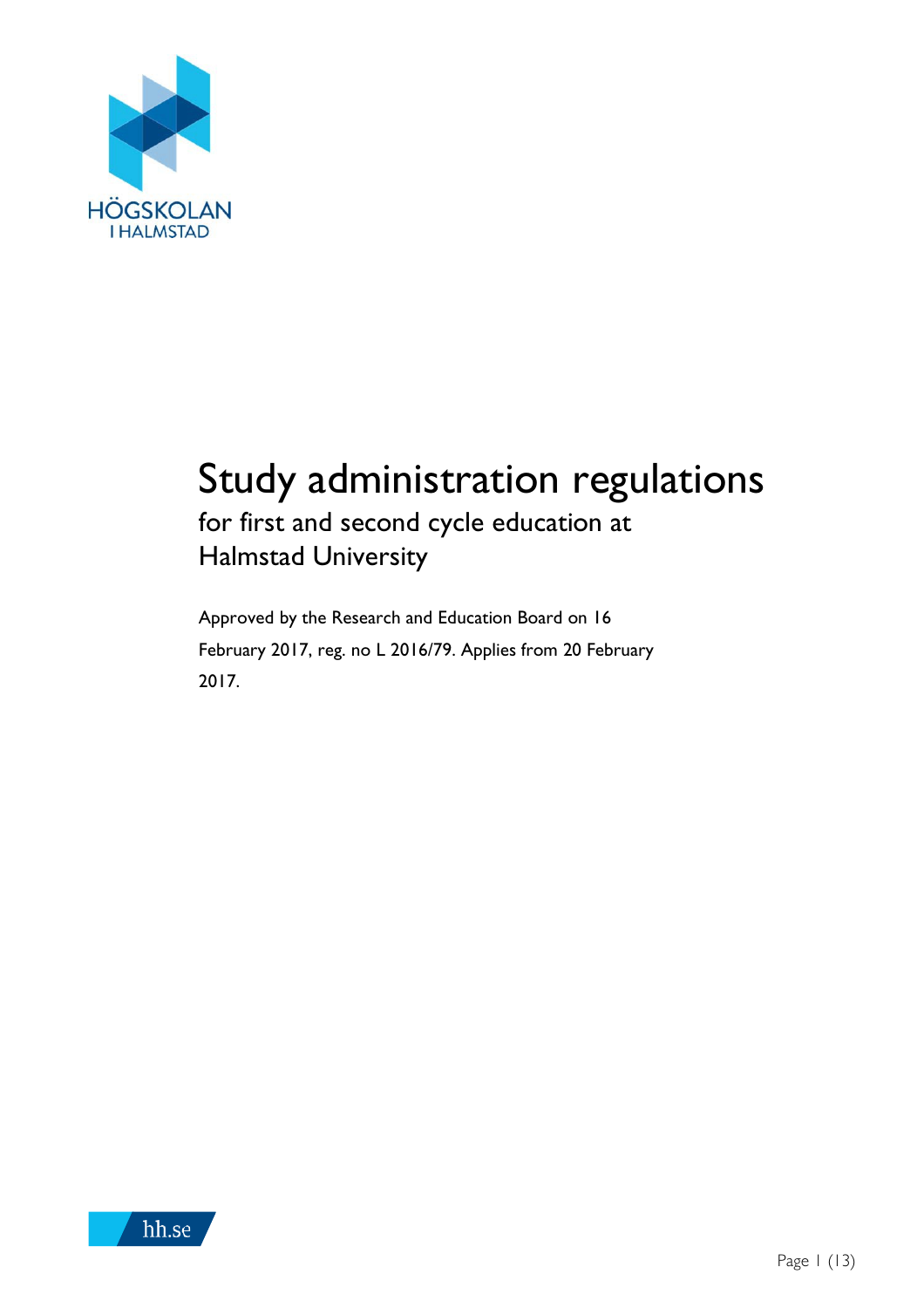### Contents

| 1  |      |                                                                                    |  |  |  |
|----|------|------------------------------------------------------------------------------------|--|--|--|
| 2  |      |                                                                                    |  |  |  |
| 3  |      |                                                                                    |  |  |  |
| 4  |      |                                                                                    |  |  |  |
| 5  |      |                                                                                    |  |  |  |
|    | 5.1  |                                                                                    |  |  |  |
| 6  |      |                                                                                    |  |  |  |
|    | 6.1  |                                                                                    |  |  |  |
|    | 6.2  |                                                                                    |  |  |  |
| 7  |      |                                                                                    |  |  |  |
|    | 7.1  |                                                                                    |  |  |  |
|    | 7.2  |                                                                                    |  |  |  |
|    | 7.3  |                                                                                    |  |  |  |
|    | 7.4  |                                                                                    |  |  |  |
|    | 7.5  |                                                                                    |  |  |  |
|    | 7.6  |                                                                                    |  |  |  |
|    | 7.7  |                                                                                    |  |  |  |
|    | 7.8  |                                                                                    |  |  |  |
|    | 7.9  |                                                                                    |  |  |  |
|    | 7.10 |                                                                                    |  |  |  |
|    | 7.11 |                                                                                    |  |  |  |
|    | 7.12 |                                                                                    |  |  |  |
|    | 7.13 |                                                                                    |  |  |  |
|    | 7.14 |                                                                                    |  |  |  |
| 8  |      |                                                                                    |  |  |  |
|    | 8.1  |                                                                                    |  |  |  |
|    | 8.2  |                                                                                    |  |  |  |
|    | 8.3  |                                                                                    |  |  |  |
| 9  |      |                                                                                    |  |  |  |
|    | 9.1  | Grade of Fail on placements in preschool education and teaching programmes 10      |  |  |  |
|    | 9.2  | Grade of Fail on clinical training in nursing and specialist nursing programmes 10 |  |  |  |
|    | 9.3  |                                                                                    |  |  |  |
| 10 |      |                                                                                    |  |  |  |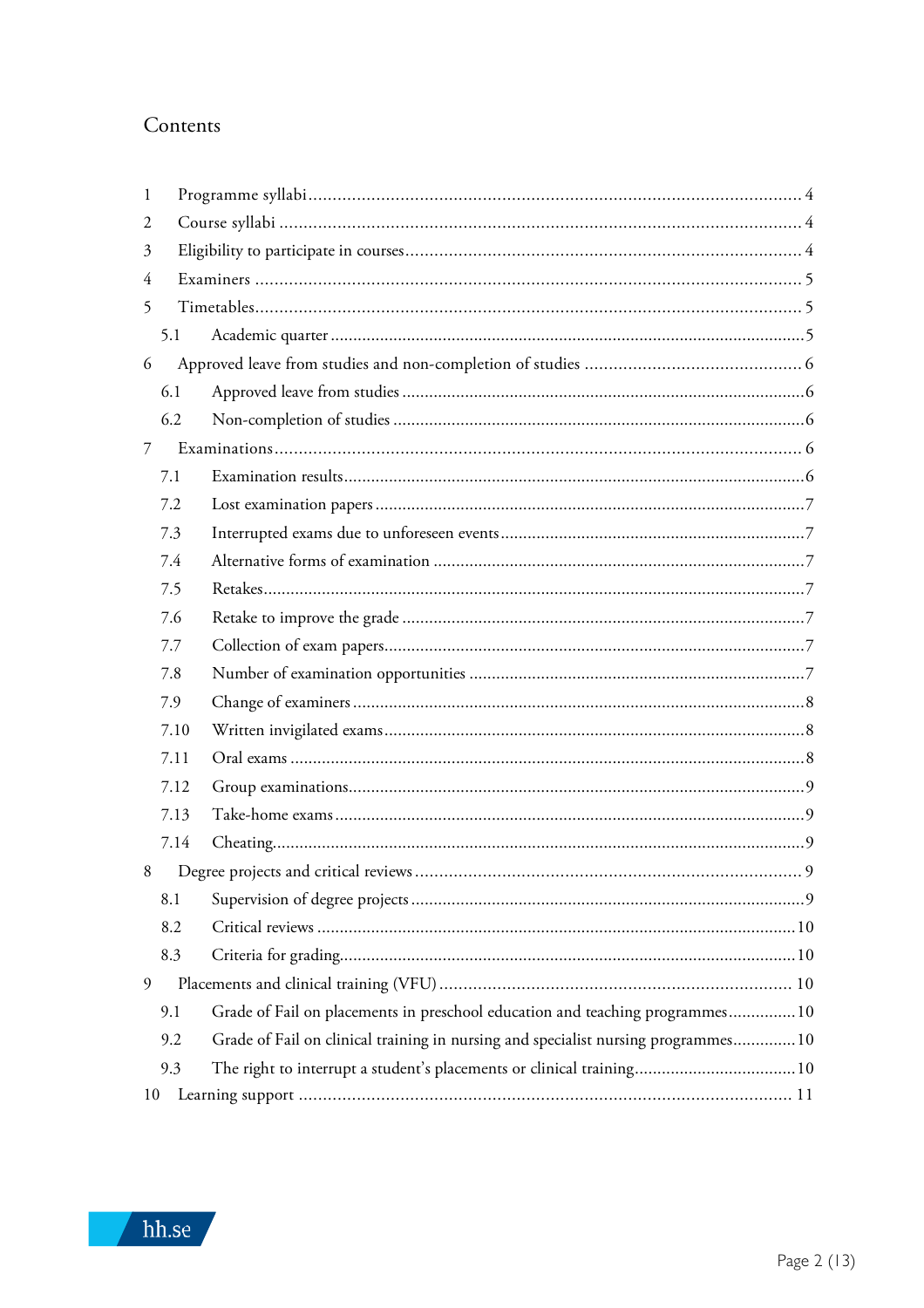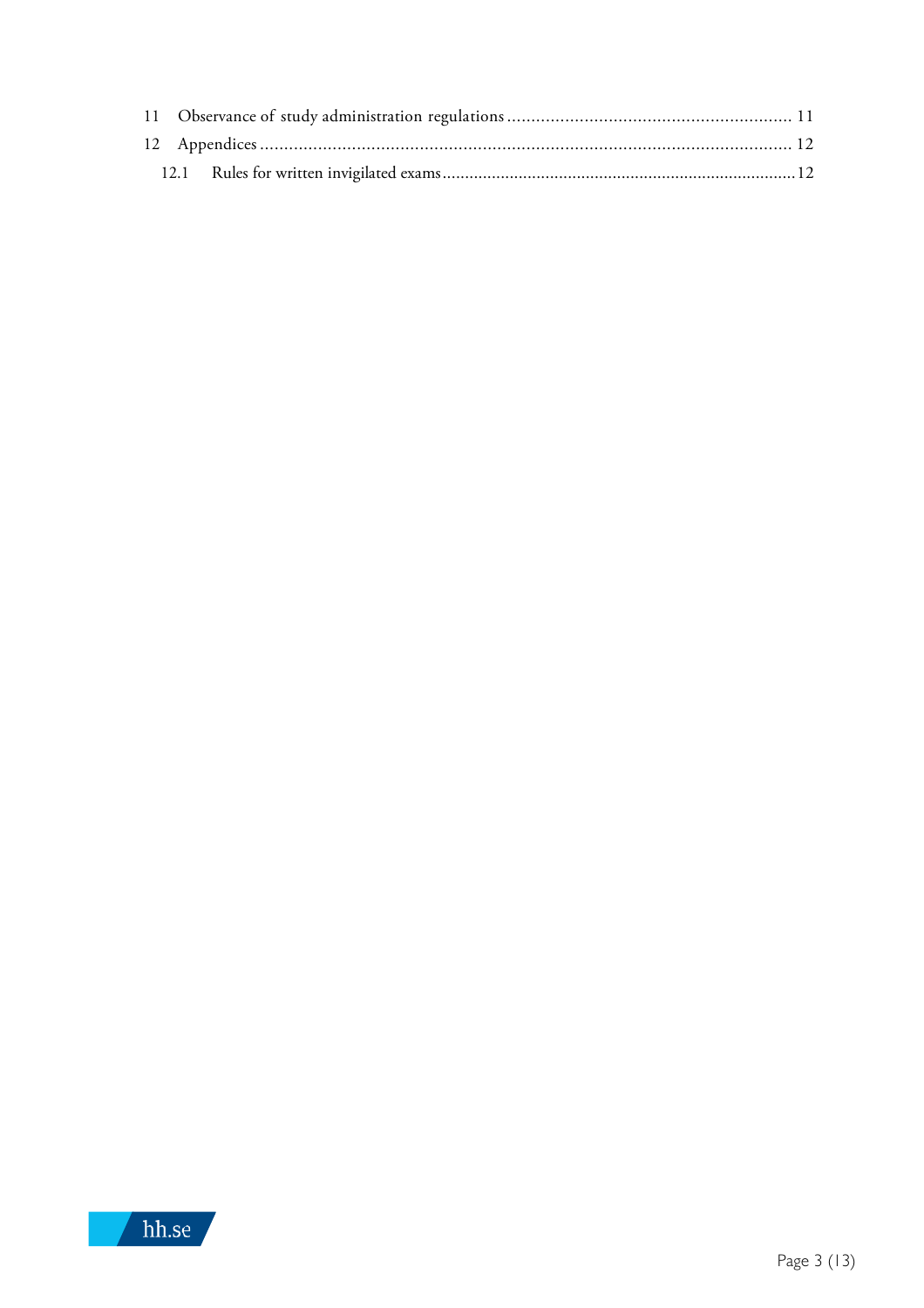# 1. Programme syllabi

Programme syllabi in accordance with chapter 6, section 16–17 of the Higher Education Ordinance (HEO) (SFS 1993:100) are to be provided for all study programmes offered at Halmstad University.

Programme syllabi are to be designed in accordance with the guidelines approved by the Research and Education Board, and programme syllabi are to be approved by the Research and Education Board.

Programme syllabi are to be available to applicants one (1) month before the end of the application period.

# 2. Course syllabi

Course syllabi in accordance with chapter 6, section 14–15 of HEO are to be approved by the Research and Education Board. Course syllabi are to be designed in accordance with the guidelines approved by the Research and Education Board

A course should be worth a minimum of seven and a half (7.5) credits. If there are special grounds, the vice-chancellor, following a proposal, may decide on a lower number of credits for a course. Courses conducted within the framework of contract education or contracted courses should be worth a minimum of one and a half (1.5) credits.

Course syllabi, including a preliminary reading list for freestanding courses, are to be available at the latest one (1) month before the end of the application period. Definitive reading lists for both freestanding and programme courses are to be approved at the latest on 15 May for the coming autumn semester's courses and on 15 November for the coming spring semester.

Course syllabi are to clearly state how course evaluations are to be carried out, compiled and reported back to the students by examiners.

At Halmstad University, one of the following grading systems and grading scales may be used:

1. Fail or Pass.

2. Fail, Pass or Pass with Distinction.

- 3. Fail, three (3), four (4) or five (5).
- 4. Seven-grade, criterion-referenced grading scale (A, B, C, D, E, F, FX)
- 5. Fail, Pass, Pass with Credit, Pass with Distinction

Regarding courses for international students, the seven-grade, criterion-referenced grading scale (A, B, C, D, E, F, FX) should be used.

# 3. Eligibility to participate in courses

Only those who are admitted to, and enrolled on a course at, Halmstad University are entitled to attend the teaching sessions, take the associated examinations and be eligible to gain credits within the course.

hh.se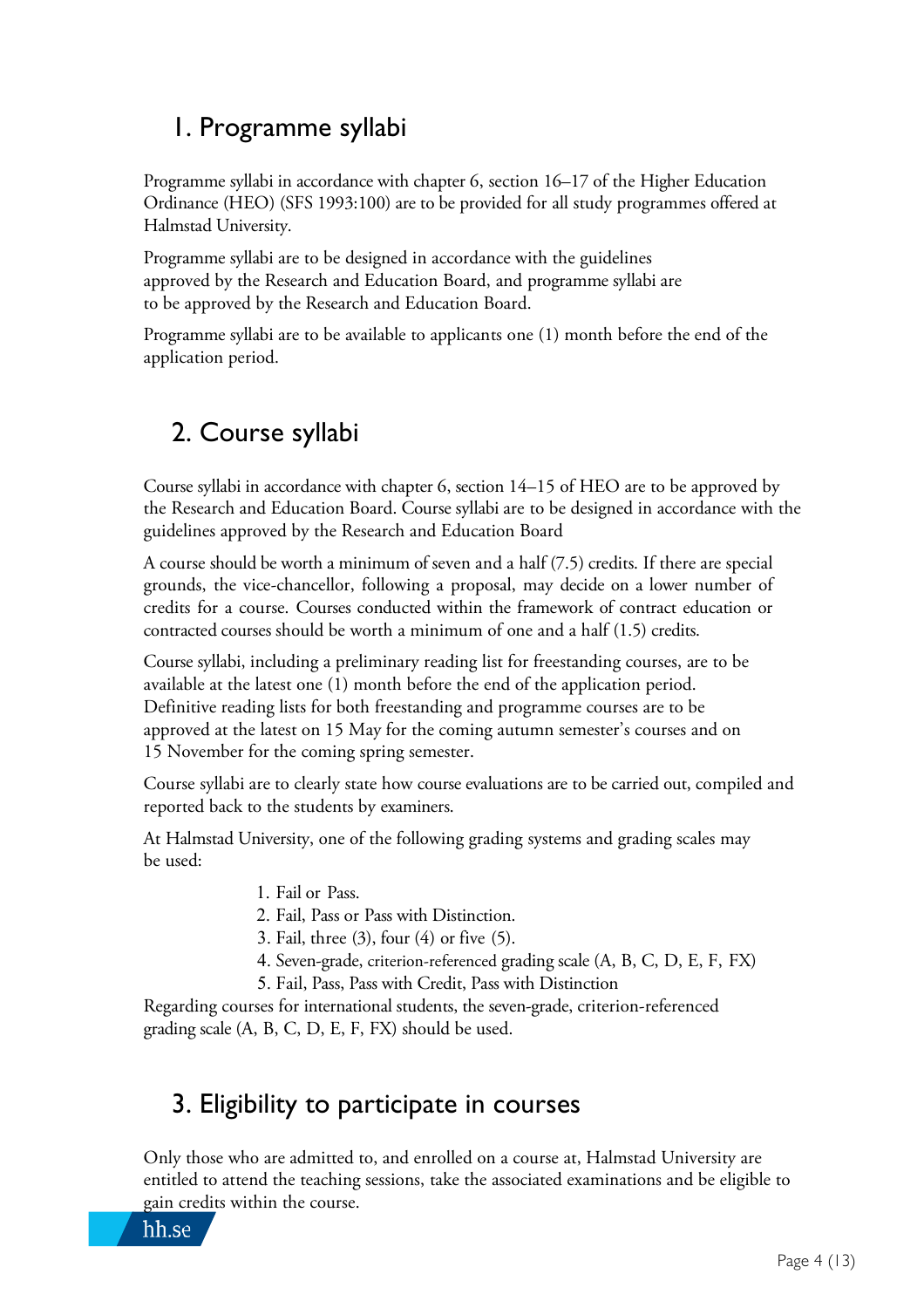# 4. Examiners

Grades are to be given for completed courses. The person who determines the grade is called the examiner in accordance with chapter 6, section 18 of HEO. On a course, there may be, in addition to the examiner, teaching staff involved in examination who may be responsible for work related to formulating and assessing examination assignments. However, the examiner is the person in charge of the course's examinations and determining grades, both of the various assessed components and of the completed course. The examiner is responsible for registering the grades in Ladok.

At Halmstad University, examiners are appointed by the School Advisory Boards. A person appointed as examiner is to be an employed, qualified teaching staff member with a degree at least one level higher than the course in question and who has expertise in teaching and learning in higher education. 1

# 5. Timetables

The timetable is to be finalised at the latest four weeks before the start of the course, which is defined as the date the module/course starts. Compulsory components are to be clearly indicated in the timetable and stated in the syllabus. The students are to be informed at the start of the course about when examinations will take place.

Student representatives are to be given the opportunity to catch up on compulsory course components that coincide with meetings of Halmstad University's decisionmaking and advisory bodies. The student is to inform the teaching staff member in charge in advance.

### 5.1 Academic quarter

In timetabling, teaching is to start fifteen (15) minutes past the hour and finish on the hour. This does not apply to oral and written examinations/retakes.

 $1$  Expertise in teaching and learning in higher education can be demonstrated by 15 credits in teaching and learning in higher education training or by the teaching staff member being able to demonstrate in some other way knowledge, skills and approach corresponding to the recommendations of the Association of Swedish Higher Education Institution (SUHF) dated 17 November 2005: See appendix 1 to Rules of Procedure – Appointment rules for teaching staff, doctoral students, teaching assistants and assistants at Halmstad University.

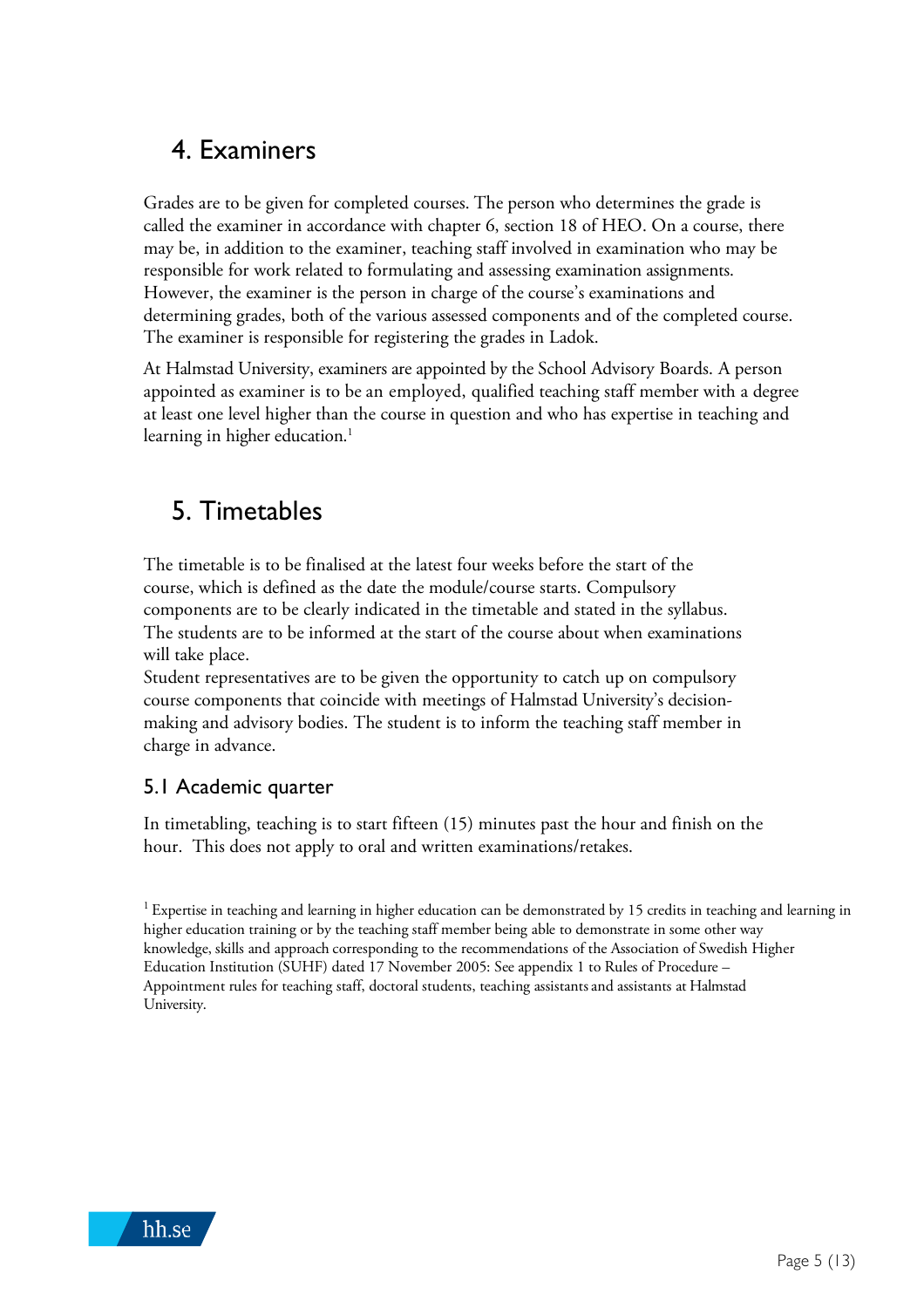# 6. Approved leave from studies and non-completion of studies

#### 6.1 Approved leave from studies

If there are special grounds, a student may be allowed to continue their studies after a period of leave. Special grounds may be social, medical or other special circumstances such as caring for a sick child, military service or civil defence service or student union assignments (The Swedish Council for Higher Education's regulations, UHRFS 2016:1, section 4). Before the period of leave, an application is to be made using the form for that purpose, at the earliest three (3) weeks after a course or programme has started. Before the University makes a decision on approved leave from studies, the student should have talked to the study adviser or director of studies. If an application is not submitted for approved leave from studies and there is no registration for the next semester, the leave is considered as non-completion of studies. In the case of leave from studies without leave being approved, the student can resume studies subject to the availability of places.

During the approved leave from studies, the student has the right to register for, and sit, retakes.

#### 6.2 Non-completion of studies

A report on non-completion of studies is to be submitted in writing either on the form for that purpose or via email to the Service Centre at the University. The person whose studies have been interrupted may resume studies only if a place is available in the University year/course in question.

# 7. Examinations

An examination is taken to mean the organised testing of a student's knowledge. The requirements that apply are to be clear to the student in advance and in good time before the examination. The examination is to be characterised by equal treatment, quality assurance and being legally secure, and be conducted in such a way as to exclude suspected conflict of interest.

#### 7.1 Examination results

Examination results are to be entered in Ladok at the latest three (3) weeks after the examination date, but at the latest two (2) weeks before the retake.

Three weeks is always taken to mean at least fifteen (15) working days (the first working day is reckoned to be the first working day after the examination).

The results are announced in the student portal. The student is entitled to a review of the examination. The course director decides whether this will be orally or in writing.

The results of the full course are to be reported as soon as possible after teaching has concluded for those students who have completed all assessed components.

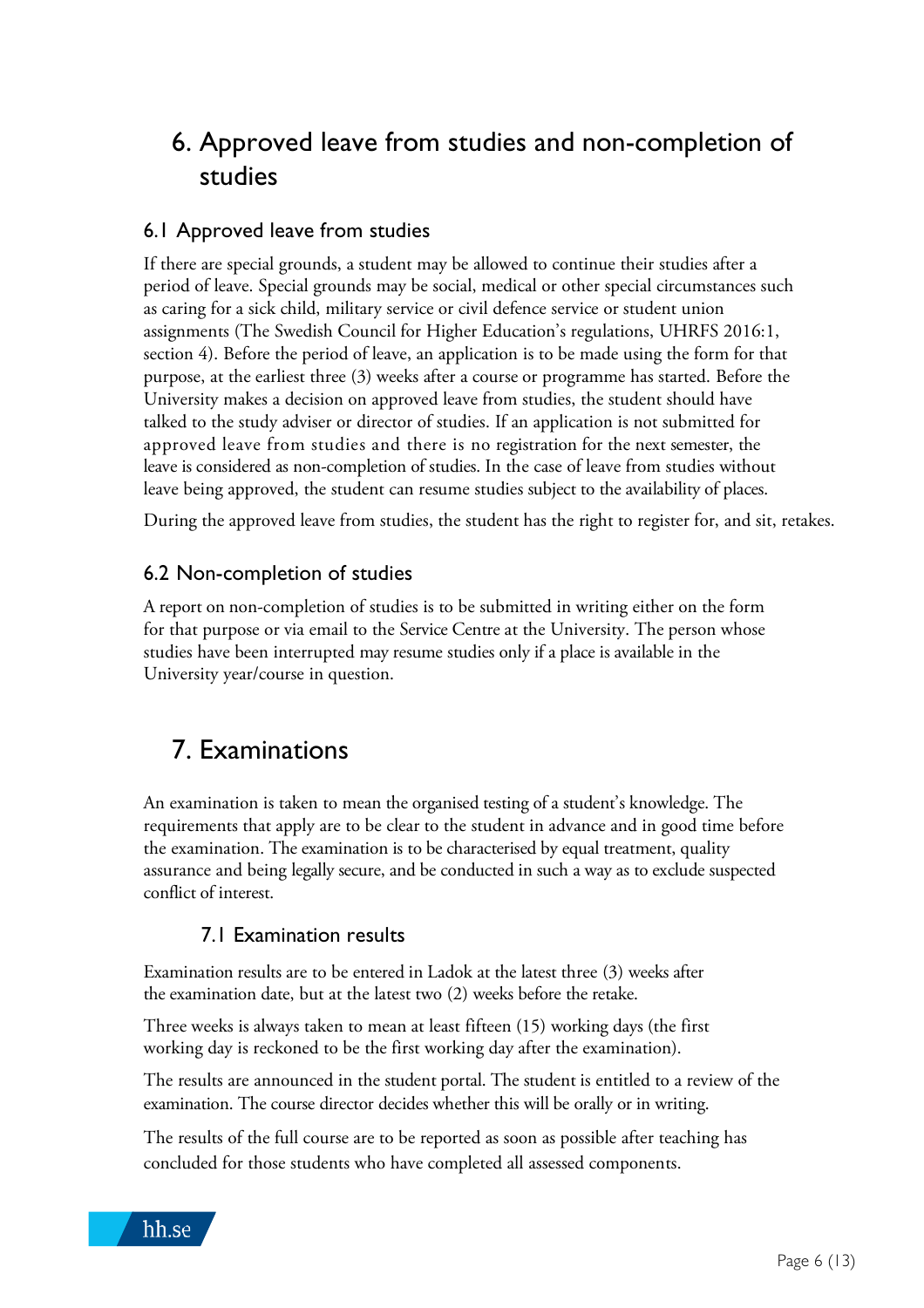### 7.2 Lost examination papers

If documentation relating to an examination is lost, the Dean of School together with the teaching staff member and student involved are to take appropriate measures for a new assessment of study performance.

#### 7.3 Interrupted exams due to unforeseen events

If an exam has to be interrupted due to a power failure, fire alarm etc. a new exam is to be held as soon as possible, and at the latest within three (3) weeks.

#### 7.4 Alternative forms of examination

If there are special grounds, the examiner has the right to grant requests for a form of examination other than that stated in the syllabus.

#### 7.5 Retakes

Retakes are to take place at the earliest two (2) weeks after the regular examination results have been announced. The conditions and grading scales for the regular examination also apply to a retake.

### 7.6 Retake to improve the grade

A retake of a passed exam to improve the grade is not permitted.

### 7.7 Collection of exam papers

Marked exam papers may be released when signed for by the student after presenting their ID two (2) days after the results have been announced and for two (2) years afterwards. After that time, the University has no further responsibility for archiving the examination.

#### 7.8 Number of examination opportunities

After each regular exam there are two (2) further examination opportunities according to the current division of the academic year. If further opportunities are required, the student must be prepared to take the exam according to a syllabus that may be new or changed. This applies whether or not all three examination opportunities have been utilised. However, the examiner has the right to provide an extra examination opportunity if there are special reasons for this.

#### 7.9 Change of examiners

A student who has taken two (2) tests in a course or part of a course without obtaining a grade of Pass is entitled to the nomination of another examiner, unless there are special reasons to the contrary (Higher Education Ordinance, chapter 6, section 22). The

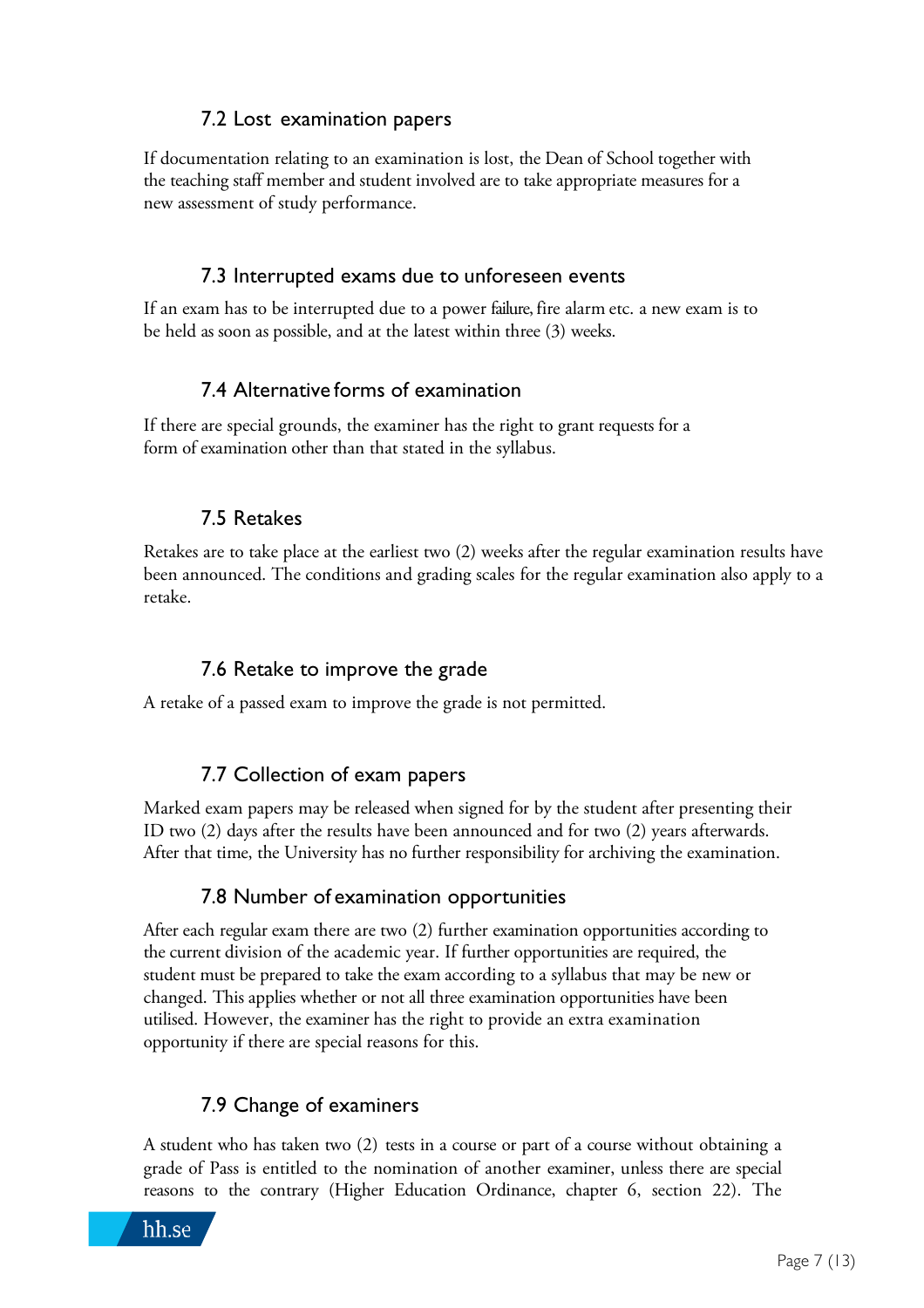application is to be submitted to the dean of the relevant school.

#### 7.10 Written invigilated exams

In order to participate in a written exam/examination, the student is to register at the latest one (1) week before the exam. Registration for regular examinations is required even if the student is registered for the course. Registration is via the University's student portal.

Students who have not registered may participate if places are available, after registering with the invigilator in person on the exam date. Students must in this case present a registration certificate that shows they are registered for the course.

The exam paper is always to state the number of pages on the first page. The student is to note the number of submitted sheets/pages on the exam cover. In the case of a blank examination, the student is to note BLANK on the exam cover. The student is entitled to keep the question paper from the examination when the exam consists of separate papers for questions and answers, unless otherwise stated.

Teaching staff members in charge of the exam who are not present at the examination hall are to be contactable via telephone. If questions entail that the teaching staff member in charge provides supplementary information, the same information is to be given to all students.

Permission to take two exams at the same time must be in writing from the relevant examiners. No extra time is allowed. The application is to be submitted to the Service Centre at the latest two (2) weeks before the examination date.

Permission to take an exam at another location must be in writing from the exam administrator. An application for permission to take the examination at another location is to be submitted to the Service Centre at the latest two (2) weeks before the exam date.

For rules and writing material allowed in written invigilated exams, see appendix 1.

### 7.11 Oral exams

For oral exams, the student is to inform the relevant teaching staff member at the latest one (1) week before the oral exam date if the student does not intend to attend. For oral exams, a further teaching staff member is to be present as assessor and take notes, as well as provide an assessment of the student's performance. Alternatively, the examination can be documented via media.

#### 7.12 Group examinations

Group examinations are to be designed is such a way as to enable each student's performance to be assessed, as all students are to be given an individual grade. There is to be clear information for the students, in the instructions for the examination or in the study guide, concerning the forms of cooperation in the group, and that all the group members, despite possible division of the work, are responsible for the complete content of the examination. There is also to be information on the consequences of a student's inactivity in group work.

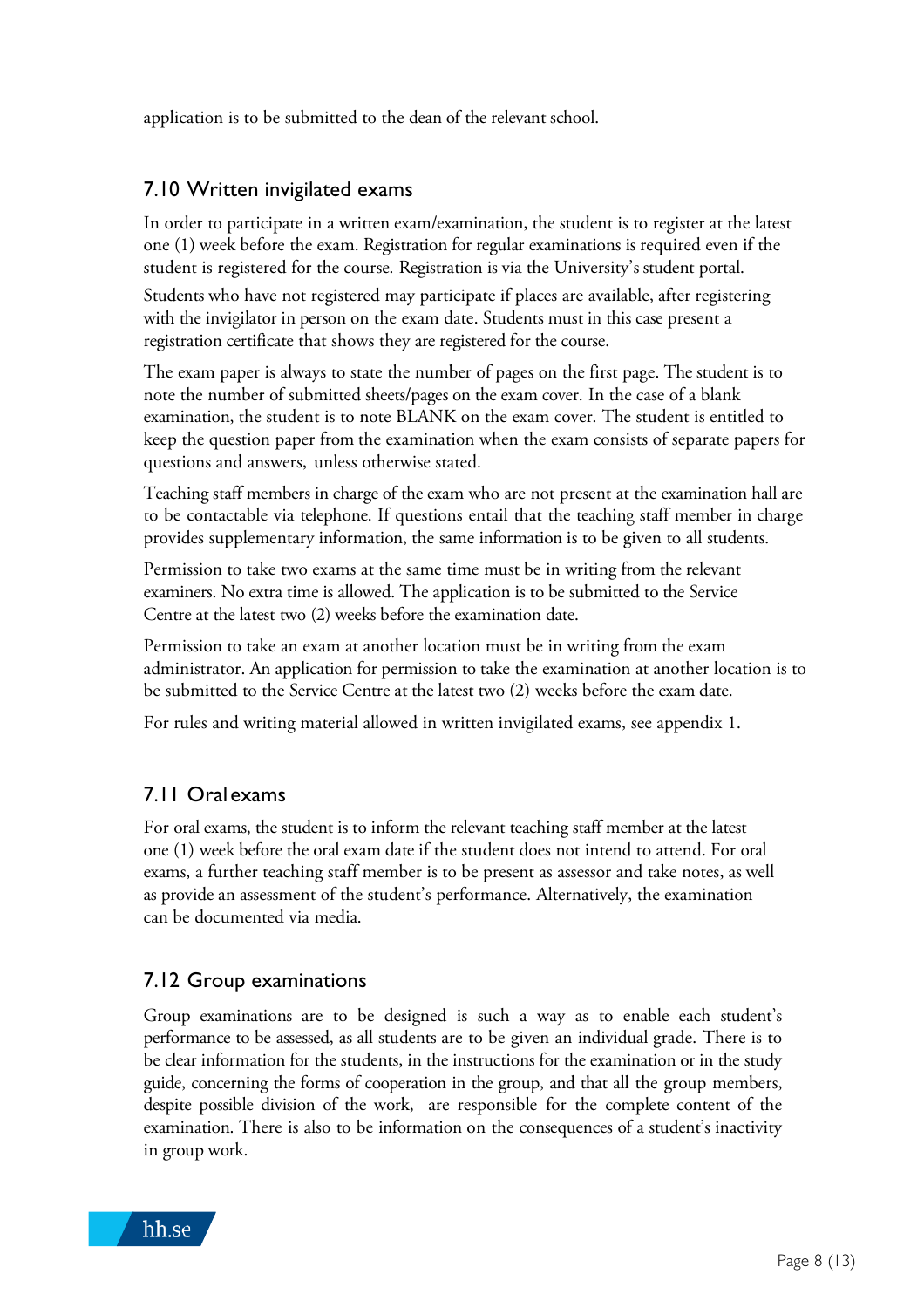### 7.13 Take-home exams

For a take-home exam there are to be clear instructions regarding the procedure for receiving and submitting written take-home exams as well as corresponding times for retakes. The instructions are also to state the consequences that apply if the take-home exam is not submitted on time.

## 7.14 Cheating

All suspicions concerning attempts to cheat are to be reported to the vice-chancellor. The vice-chancellor is then responsible for the matter being investigated and that the student has the opportunity to make a statement about the report. This applies to all types of examination.

# 8. Degree projects and critical reviews

The supervisor and examiner are not to be the same person.

### 8.1 Supervision of degree projects

In first and second cycle studies, the student is entitled to supervision by a specially appointed supervisor. Supervision of degree projects is provided during a course and to the extent decided by each school. If the student needs further supervision after the end of the course, the Dean of School may decide on a further supervision period of one year. Thereafter, the student is to be graded on the degree project regardless of whether or not the project has been completed.

The student is to be given the opportunity to change supervisor if there are special grounds for this. The request, including a justification, is to be submitted in writing to the School, which is to process it promptly. A decision is taken by the Dean of School.

### 8.2 Critical reviews

Every degree project in first and second cycle studies is to be subject to a critical review at a final seminar. At the review, the thesis will be examined by appointed reviewers. For the degree project to be critically reviewed, the student is to submit the project in a completed form within the set timeframe.

# 8.3 Criteria for grading

The examiner and supervisor are to jointly state the criteria that apply for the execution and assessment of a degree project and inform the student regarding this.

In the case of a grade of Fail, the student is to be given the opportunity for a new assessment on a retake date or when the course is held again.

# 9. Placements and clinical training (VFU)

hh.se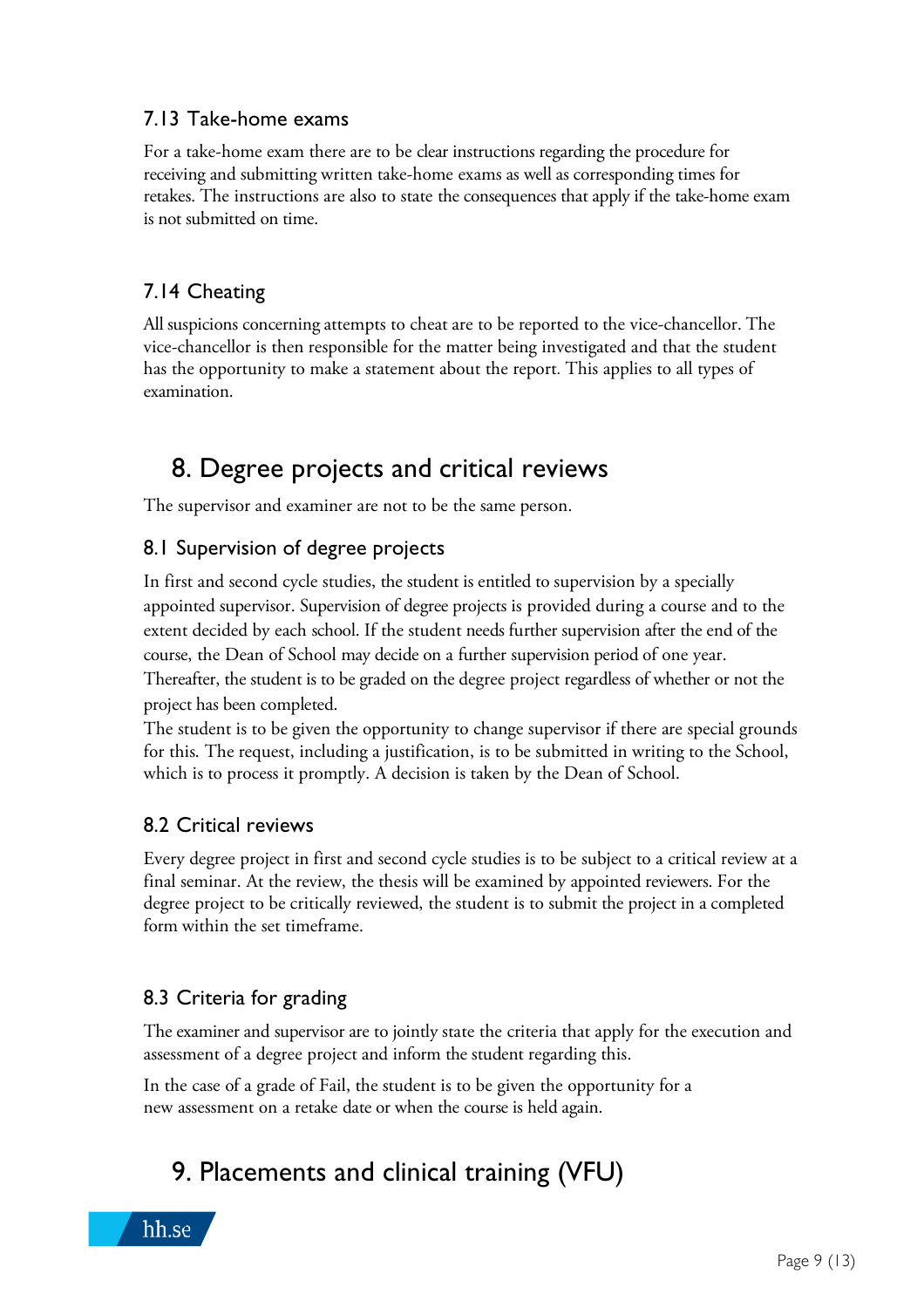Students must be prepared to comply with the laws and values governing the organisation of the placement. The criteria or grounds for assessment to be used in assessing students' performance during the placement (VFU) are to be clarified for both the student and VFU instructor/supervisor in a study guide or similar. The VFU instructor/supervisor's report is to state how the student is meeting the assessment criteria.

### 9.1 Grade of Fail on placements in preschool education and teaching programmes

If the assessment of a student's performance during the VFU period is a grade of Fail, the student has the right to one (1) new VFU period. A grade of Fail is always to be followed by a guidance discussion involving the student, examiner and/or VFU manager.

#### 9.2 Grade of Fail on clinical training in nursing andspecialist nursing programmes

If the assessment of a student's performance during the VFU period is a grade of Fail, the student has the right to one (1) new VFU period.

Clinical training lasting three (3) weeks or more concludes with an assessment discussion. Each VFU period has at least one (1) three-party discussion. This discussion may be a mid-way assessment discussion or a final assessment discussion. A three-party discussion refers to a discussion that involves the student, supervisor/principal supervisor and teaching staff members from the higher education institution. If the result is a grade of Fail, the student's new VFU period is planned in consultation with Halmstad University and the organisation where the VFU is based.

A VFU period that concludes prematurely is registered with a grade of Fail (U) in Ladok.

### 9.3 The right to interrupt a student's VFU

In cases where a student shows gross incompetence and patient safety is at risk or a student risks harming pupils or staff, the VFU is to be interrupted prematurely and the student receives a grade of Fail for this course.

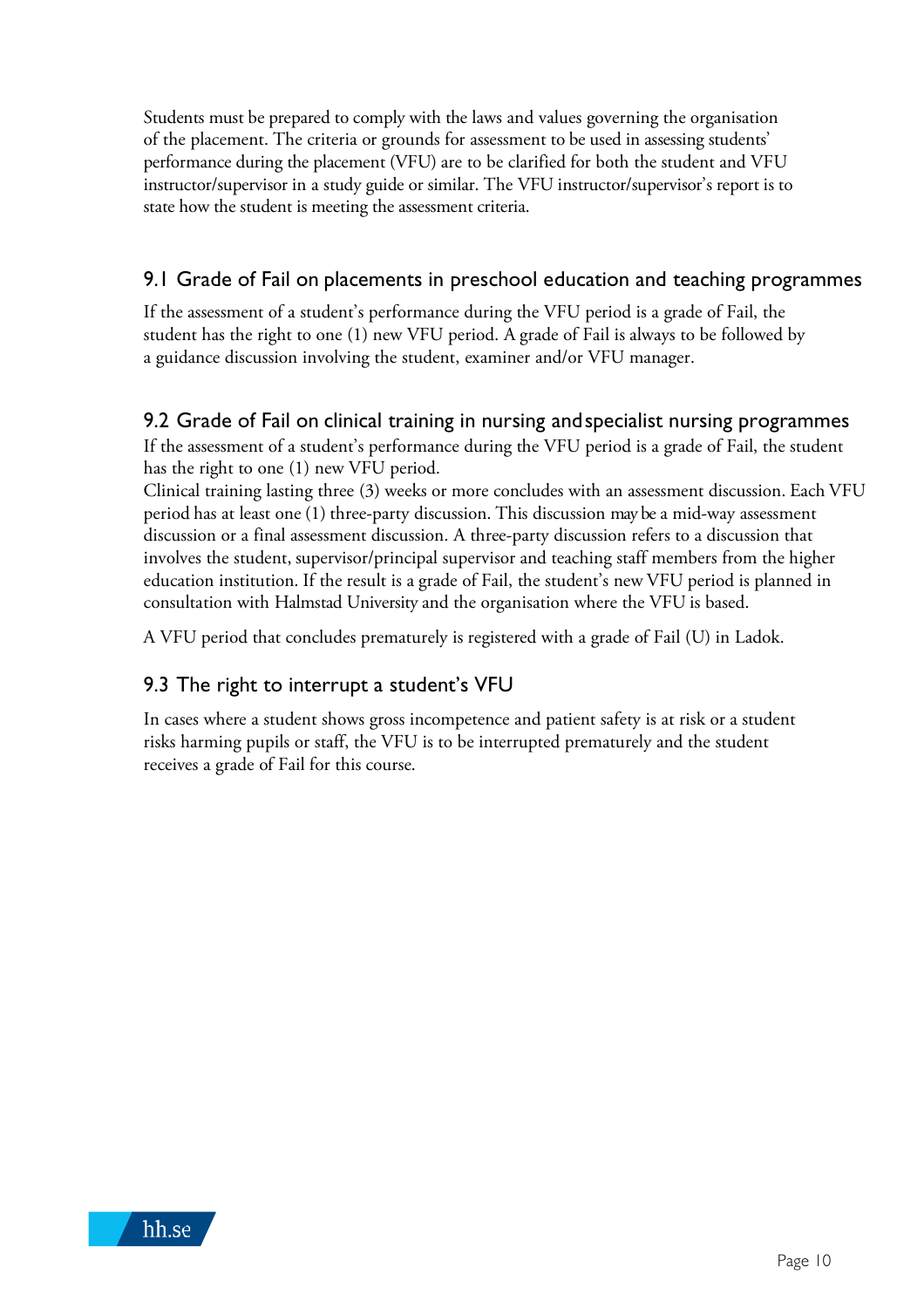# 10. Learning support

If required, students with disabilities have the opportunity to receive learning support during their period of studies. Learning support is compensatory support to overcome the obstacles that disabilities entail and meet the requirements on the students to achieve learning outcomes that are the same as for other students. To receive learning support, the student is to confirm their disability with a doctor's certificate/speech therapist statement.

Learning support includes extended exam periods, an option to take written exams in a separate hall, alternative forms of examination, mentoring and note-taking support.

The support that an individual student is entitled to is normally stated in the document "Decision and recommendations on learning support" which is drawn up by the administrator for students with disabilities. This document also states what the administrator recommends, but the ultimate decision is taken by the examiner. The student is responsible for submitting the plan at the latest by the start of the course to the relevant director of studies/programme director and to the relevant teaching staff member/examiner. The form of examination i.e. the application of, or deviation from, what is stated in the syllabus, is decided by the examiner.

The application for support in written exams is to be submitted to the Service Centre at the latest two (2) weeks before the exam date in order for support to be guaranteed. The application is made using a form, which the student obtains from the administrator for students with disabilities.

# 11. Observance of study administration regulations

The present regulations are binding for employees at Halmstad University. It is the responsibility of the Dean of School to take measures if teaching staff do not observe the study administration regulations.

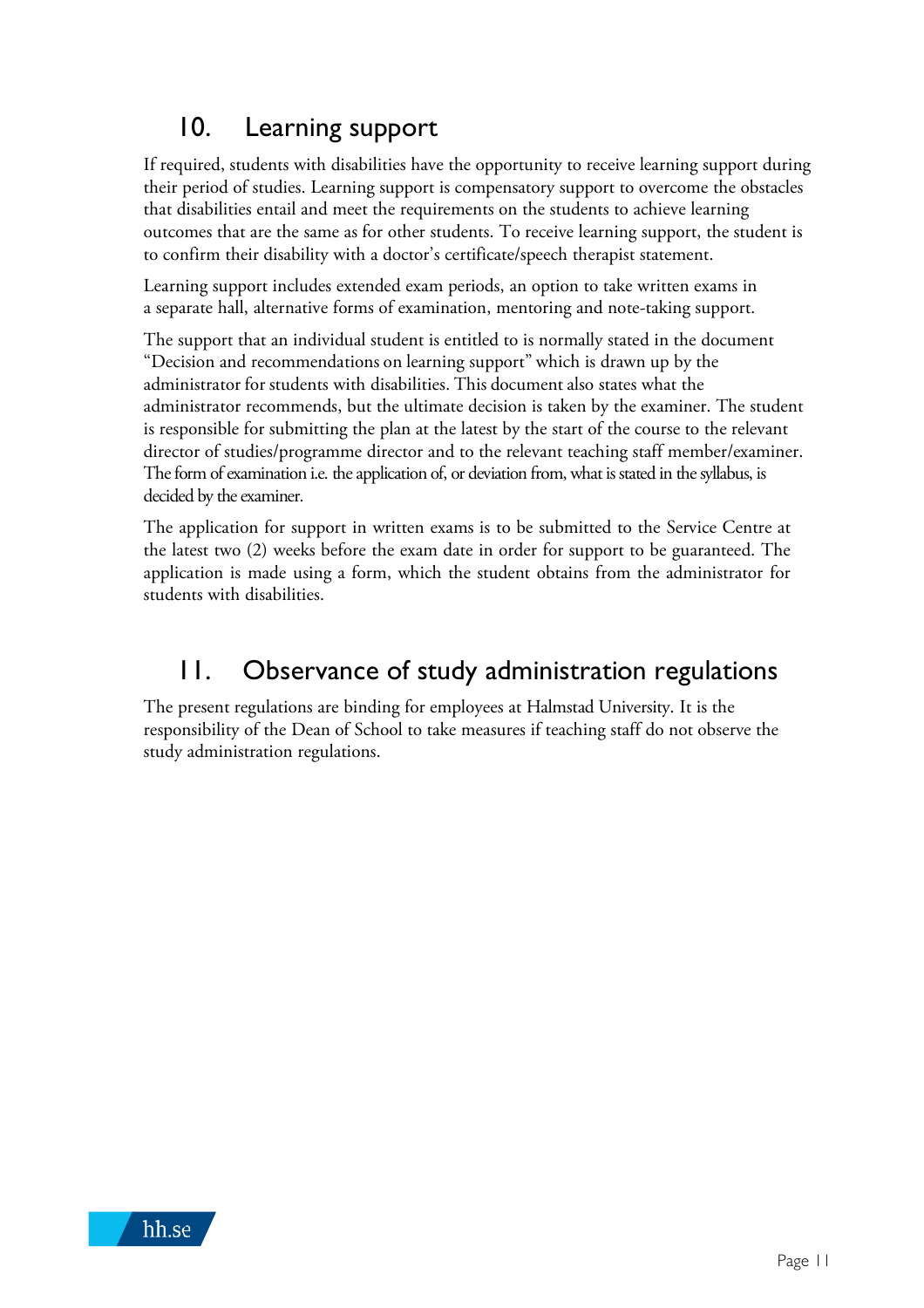# 12. Appendices

### 12.1 Rules for written invigilated exams

- Valid ID (passport, driving licence etc.) is to be shown in order to sit the exam. The invigilator has an obligation to check identity.
- The student is to arrive in good time before the exam starts. Late arrivals cause disruption for other students and this must therefore be avoided. The invigilator has an obligation to note any latecomers. Student are not allowed to take part in the exam if they arrive later than thirty (30) minutes after the set starting time.
- Seating for the exam is assigned by the invigilator. Students are not allowed to choose their own seat.
- The invigilator's instructions are always to be followed without delay. If these are not followed, the invigilator may dismiss the student and make a note of this on the submitted exam paper.
- Students may not submit their exam papers, or for any other reason leave the examination hall, no sooner than forty (40) minutes after the exam has begun.
- Visits to the lavatory are first permitted after forty  $(40)$ minutes of the examination time. Only lavatories indicated by the invigilator may be used.
- Talking between students is forbidden in the examination hall and during visits to the lavatory.
- Smoking is not permitted in the examination hall. Breaks can only be accepted if there are invigilators who can accompany the student to the designated place.
- If cheating is suspected, the support aid is to be confiscated, if possible. However, this requires the consent of the student. If the student does not give their consent to hand over the aid, the invigilator is not permitted to confiscate anything or carry out a body search. A person taking an exam shall not be dismissed from, or forced to interrupt, the exam on the grounds of suspected cheating. The name and personal identity number and the course of events are to be noted by the invigilator and handed over to the examiner who in turn is to make a report to the vice-chancellor. A special investigation into what happened takes place after the exam.
- If the student refuses to show or hand over the aid and at the same time wants to remain and complete the written exam, the case of suspected cheating becomes a case of disruption. The invigilator determines if there is reason to dismiss a student on the grounds of disruptive behaviour. The invigilator is to note the name and personal identity number and report the course of events to the teaching staff member in charge, who passes on the matter to the vice-chancellor.

#### Writing material and authorised/unauthorised aids

The student is duty bound to know which type of aids are allowed. Only such types of aid, which the examiner has permitted in advance, may be taken into the exam. Information on authorised aids in the exam is to be